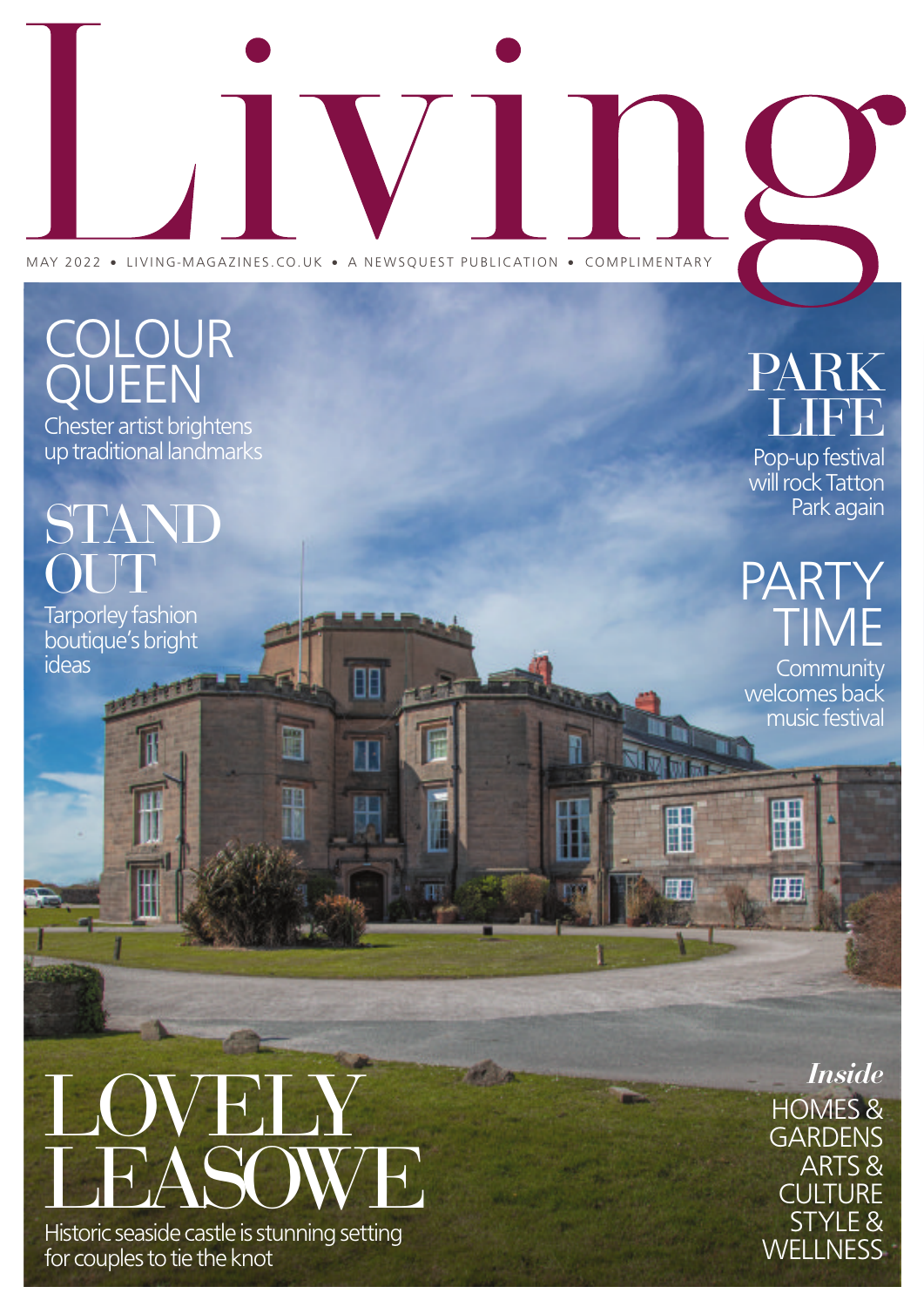# WELCOME CHESHIRE LIVING

#### MAY 2022



elcome to May's *Cheshire Living*. Hopefully you've had a good Easter break and are looking forward

to the summer. For those looking to tie castle is difficult to beat.

Leasowe Castle on the Wirral Peninsula is steeped in history and offers first-class service for happy couples enjoying their big day. It is also a fantastic place to go to celebrate birthdays, anniversaries and other life occasions.

Award-winning interior designer Kerrie Griffin has been helping people create spectacular homes for two decades, with everything from furniture to lighting, accessories and art. A talented artist, Kerrie also finds antiques which she can up-cycle or re upholster to create unique pieces for your home.

Si Belle in Tarporley has been keeping Cheshire's ladies looking their best with a range of colourful clothes and accessories that stands the test of time. Sibel Rutherford and her team are experts at



'Hopefully you've had a good Easter break and are looking forward to the summer'

CONTACTS

helping people choose the right garment or outfit to reflect their personality and create the image they desire.

After the success of last year's Tatton Park Pop-up Festival, this year's event returns to the stunning setting and promises to be bigger and better. There are big names appearing throughout the festival and lots of trips down Memory Lane for fantastic music offerings. Another festival returning after a successful launch is Wilmslow Music Festival, with its focus on community.

As we continue our quest to look our best after the pandemic, the Boutique Clinic in Alderley Edge is delivering a range of non-invasive cutting-edge treatments to tackle the signs of ageing. The friendly atmosphere created by friends and owners Jenny Bloor and Jenny Lennard helps clients relax so that they not only look great, but feel amazing.

We hope you find plenty to inspire you for a great summer.

HAYLEY SMITH EDITOR 01925 596311 hayley.smith@nqnw.co.uk



GAYNOR ROSS Marketing Solutions Account Manager 07732 601765 gaynor.ross@localiq.co.uk



JO DOWLING Publisher 07720236427



jo.dowling@localiq.co.uk



ANDREA HARRIS Magazines Production Manager andrea.harris@newsquest.co.uk

> RYAN WESTWOOD Magazines Design Manager



ryan.westwood@living-magazines.co.uk

MALCOLM GOODGER Magazines Designer malcolm.goodger@livingmagazines.co.uk

KATY PEARSON Group Managing Editor katy.pearson@living-magazines.co.uk

Feature Writer: MIKE CRUTCHLEY mike@mikecrutchleymedia.co.uk 07798 801 815

*Cheshire Living* is published by Newsquest Media Group Ltd of Loudwater Mill, Station Road, High Wycombe HP10 9TY, registered in England and Wales with company number 01676637. newsquest.co.uk



Cheshire adheres to the Editors' Code of Practice (which you can find at pcc.org.uk/cop/practice.html). We are regulated by the Independent Press Standards Organisation. Complaints about stories should be referred firstly to the Editor by email at: hayley.smith@newsquest.co.uk or by post at Cheshire Living, Unit 4, 240 Cygnet Court, Warrington, WA1<br>1PP. It is essential that your email or l telephone number. • The title or website, preferably a copy of the story or at least the date, page number or website address of the article and any headline. • A full explanation وto your complaint by reference to the Edi administration purposes. If we cannot reach a resolution between us then you can contact IPSO by email at complaints@ipso.co.uk or by post at IPSO, c/o Halton House, 20-23 Holborn, London EC1N 2JD.<br>If complaining about thi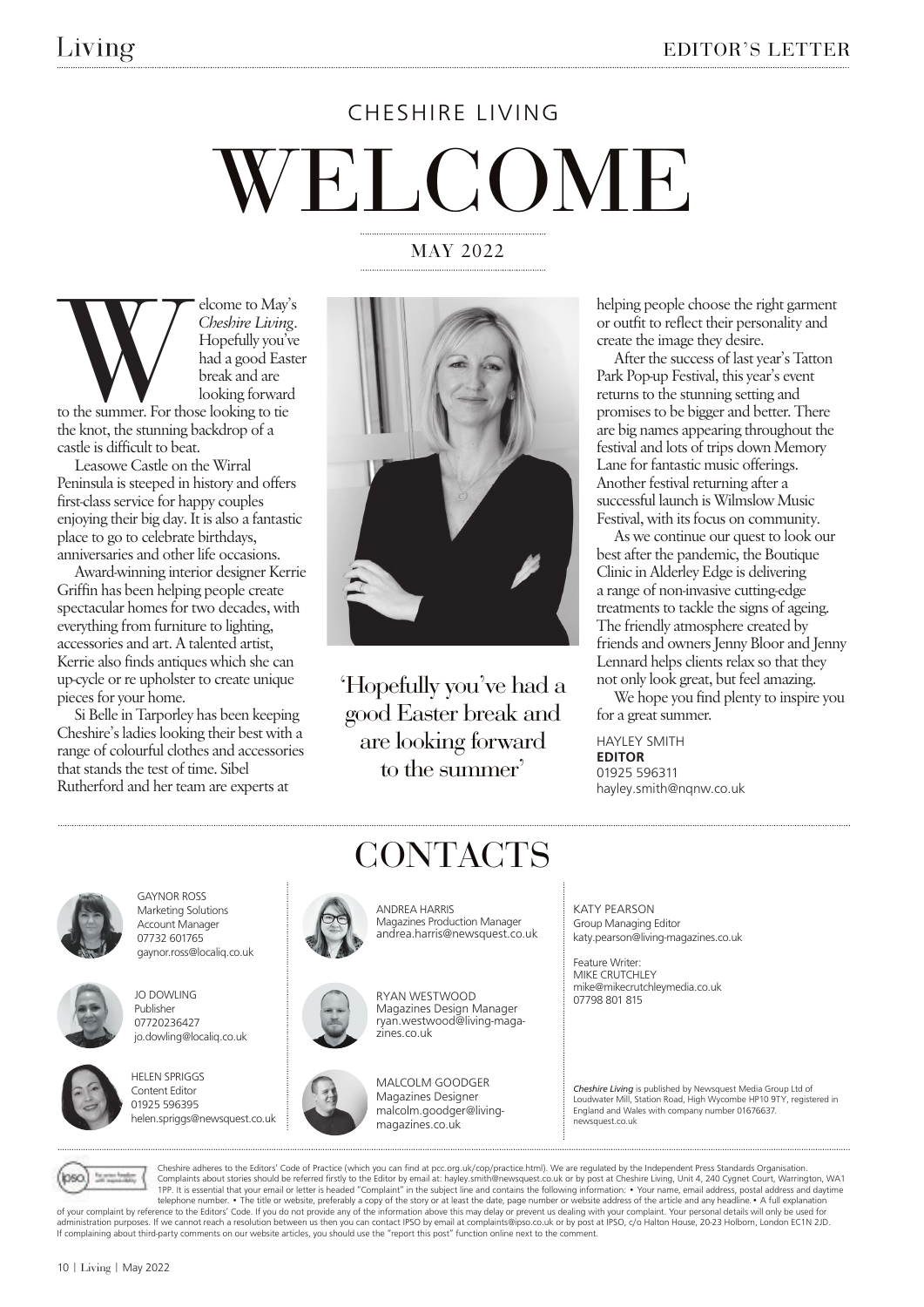#### Living



# FESTIVAL OF FUN

The magic of Tatton Park Pop Up Festival returns this summer – and it promises to be bigger and better, as the founder tells **Mike Crutchley** 

Aup-festival will ret<br>setting in Knutsfo ll the stops will be pulled out to ensure VIP treatment as the sounds of the yesteryear echo around Tatton Park this summer. The hugely popular popup-festival will return to its stunning lakeside setting in Knutsford from June 24 to August 7 and promises something for the whole family. Headliners include Martin Kemp & Craig Charles. Among the other entertainment expected to draw huge crowds will be actor and former Spandau Ballet singer Martin Kemp's Ultimate back to the 80s DJ set and Mania – the Abba Tribute. Fans of the sounds of the '90s will be entertained by the likes of N Trance Live, Phats and Small, Livin' Joy and Sonique.

Guests will also be treated to Symphonic Ibiza, the Craig Charles Funk and Soul Show, Elton John tribute Rocket Man, Jurassic Earth and The Greatest Circus Show, as well as a trip down '70s Memory Lane with Lost in

Music. Younger guests and families haven't been forgotten either, with Kidchella – a kids festival with music and fun by Little Mix, Ariana and Taylor Swift tributes, face painting, glitter bars, children's workshops and roaming entertainers.

Rebecca said: "Last year was wonderful. We created a festival that offered people fun, excitement and the ability to let go and enjoy themselves with friends and family. There were so many restrictions in place, but we managed to deliver a safe series of shows that brought happiness back to many. There's nothing better than dancing and singing in the sunshine to your favourite music.

"Last year was magical because after lockdowns and restrictions, it was the first chance people had to get together socially. Even if there were more restrictions, we knew it could go ahead because it was outdoors.

"But I never anticipated how much people had missed being with other people in a social setting, being able to relax and enjoy

themselves again. This year will be bigger and better, and again inspired by the stunning setting by the lake. We have tried to bring back some of the favourites from last year but are also looking forward to putting on something new.

"I'm really looking forward to the disco classical night – I was born in the 1970s and that's right up my street." The success of